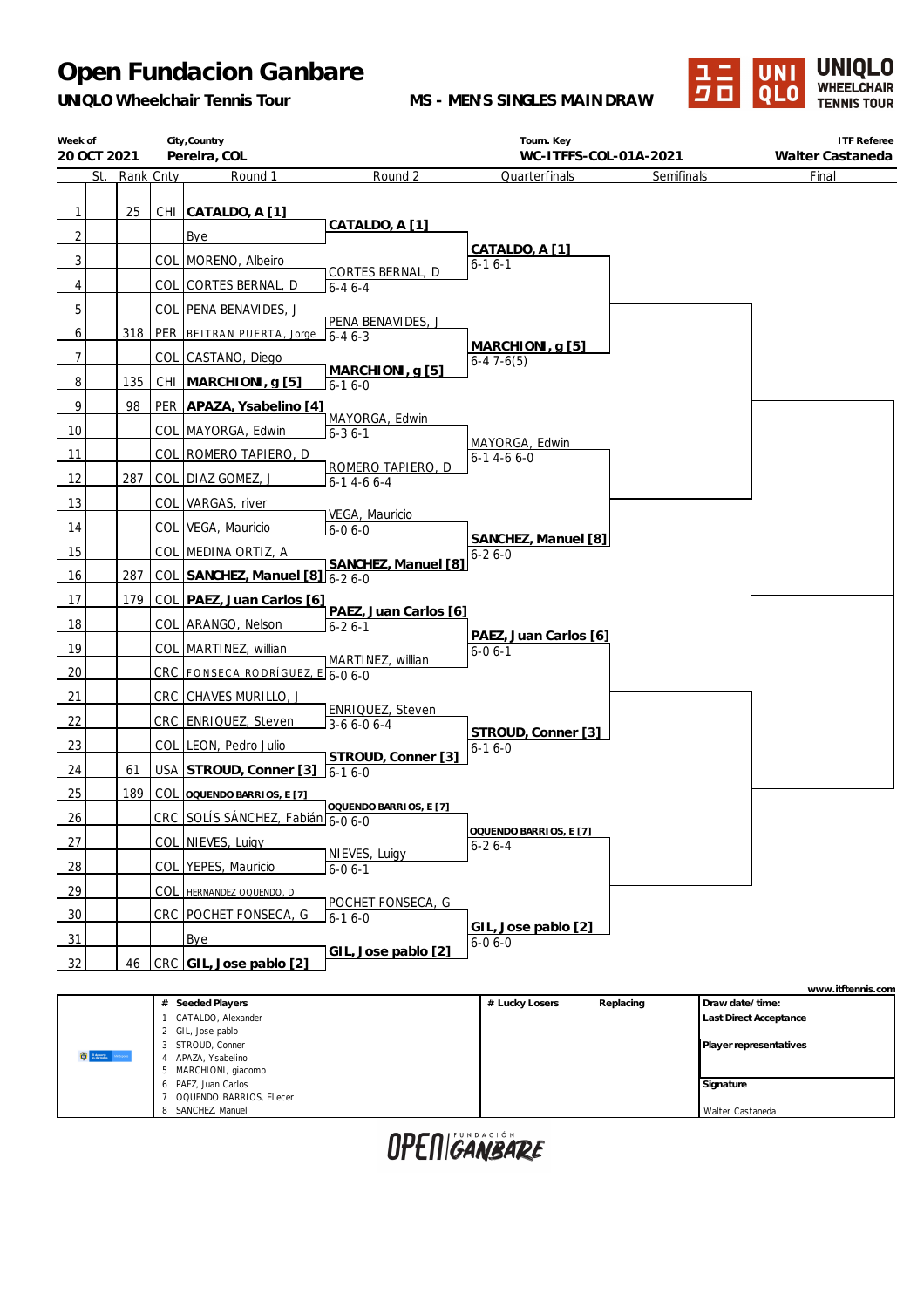*UNIQLO Wheelchair Tennis Tour*

**MS - SINGLES CONSOLATION**



| Week of        |           | City, Country                     |                                            | Tourn. Key            | <b>ITF Referee</b> |
|----------------|-----------|-----------------------------------|--------------------------------------------|-----------------------|--------------------|
| 20 OCT 2021    |           | Pereira, COL                      |                                            | WC-ITFFS-COL-01A-2021 | Walter Castaneda   |
| St.            | Rank Cnty | Round 1                           | Quarterfinals                              | Semifinals            | Final              |
|                |           |                                   |                                            |                       |                    |
|                |           |                                   |                                            |                       |                    |
| 1              | 98        | PER APAZA, Ysabelino [1]          |                                            |                       |                    |
|                |           |                                   | APAZA, Ysabelino [1]                       |                       |                    |
| $\overline{c}$ |           | Bye                               |                                            |                       |                    |
|                |           |                                   |                                            |                       |                    |
| 3              |           | COL CASTANO, Diego                |                                            |                       |                    |
|                |           |                                   | CASTANO, Diego<br>$6 - 3 \overline{6 - 3}$ |                       |                    |
| 4              |           | COL HERNANDEZ OQUENDO, David      |                                            |                       |                    |
|                |           |                                   |                                            |                       |                    |
| $\overline{5}$ |           | 318   PER   BELTRAN PUERTA, J [3] |                                            |                       |                    |
|                |           |                                   | SOLÍS SÁNCHEZ, Fabián                      |                       |                    |
| $\mathbf{6}$   |           | CRC SOLÍS SÁNCHEZ, Fabián         | $6 - 26 - 2$                               |                       |                    |
|                |           |                                   |                                            |                       |                    |
| $\overline{7}$ |           | COL MEDINA ORTIZ, A               |                                            |                       |                    |
|                |           |                                   | LEON, Pedro Julio                          |                       |                    |
| $\overline{8}$ |           | COL LEON, Pedro Julio             | $6 - 26 - 1$                               |                       |                    |
|                |           |                                   |                                            |                       |                    |
| 9              |           | CRC CHAVES MURILLO, Joshua        |                                            |                       |                    |
|                |           |                                   |                                            |                       |                    |
| 10             |           | COL YEPES, Mauricio               |                                            |                       |                    |
|                |           |                                   |                                            |                       |                    |
| 11             |           | COL ARANGO, Nelson                |                                            |                       |                    |
|                |           |                                   | ARANGO, Nelson                             |                       |                    |
| 12             |           | CRC FONSECA RODRÍGUEZ, E          | $6 - 06 - 0$                               |                       |                    |
|                |           |                                   |                                            |                       |                    |
| 13             |           | COL VARGAS, river                 |                                            |                       |                    |
|                |           |                                   | MORENO, Albeiro                            |                       |                    |
| 14             |           | COL MORENO, Albeiro               | $6 - 06 - 0$                               |                       |                    |
|                |           |                                   |                                            |                       |                    |
| 15             |           | Bye                               |                                            |                       |                    |
|                |           |                                   | DIAZ GOMEZ, J [2]                          |                       |                    |
| 16             |           | 287 COL DIAZ GOMEZ, J [2]         |                                            |                       |                    |
|                |           |                                   |                                            |                       |                    |

|                       | Seeded Players<br>#                            | # Alternates | Replacing | Draw date/time:               |
|-----------------------|------------------------------------------------|--------------|-----------|-------------------------------|
|                       | APAZA, Ysabelino<br>DIAZ GOMEZ, Juan Sebastian |              |           | <b>Last Direct Acceptance</b> |
| <b>C</b> strate where | BELTRAN PUERTA, Jorge<br>3                     |              |           | Player representatives        |
|                       |                                                |              |           | Signature                     |
|                       |                                                |              |           | Walter Castaneda              |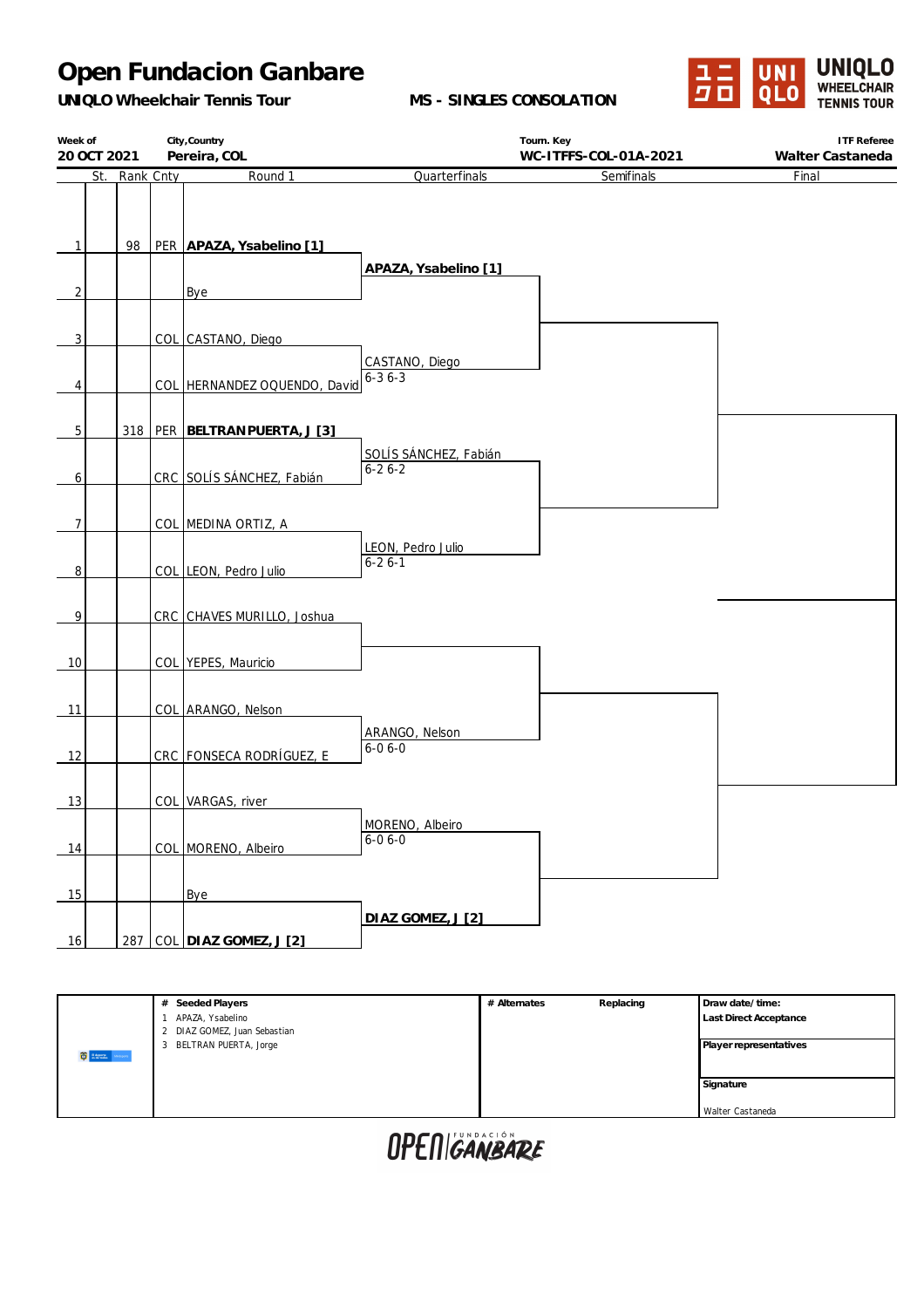*UNIQLO Wheelchair Tennis Tour*

**WS - WOMEN'S SINGLES MAINDRAW**



| Week of<br>20 OCT 2021 | City, Country<br>Tourn. Key<br>Pereira, COL<br>WC-ITFFS-COL-01A-2021 |  |                                                         | <b>ITF Referee</b>                  |            |                           |
|------------------------|----------------------------------------------------------------------|--|---------------------------------------------------------|-------------------------------------|------------|---------------------------|
| St.                    | Rank Cnty                                                            |  | Round 1                                                 | Quarterfinals                       | Semifinals | Walter Castaneda<br>Final |
| $\mathbf{1}$           |                                                                      |  | 95   PER CASTILLO, Maria [1]                            |                                     |            |                           |
| 2                      |                                                                      |  | Bye                                                     | CASTILLO, Maria [1]                 |            |                           |
| 3<br>4                 |                                                                      |  | COL RIOS CALDERON, VALERIA<br>COL VAZQUEZ MARTINEZ, E   | VAZQUEZ MARTINEZ, E<br>$6 - 06 - 0$ |            |                           |
| 5<br>6                 |                                                                      |  | 116 CRC VALVERDE, Valeria [3]<br>Bye                    | VALVERDE, Valeria [3]               |            |                           |
| 7<br>8                 |                                                                      |  | CRC QUESADA ROJAS, Adriana<br>Bye                       | QUESADA ROJAS, Adriana              |            |                           |
| 9<br>10                |                                                                      |  | Bye<br>COL CHAVEZ CARVAJAL, M                           | CHAVEZ CARVAJAL, M                  |            |                           |
| 11                     |                                                                      |  | Bye                                                     | MARTINEZ, Johana [4]                |            |                           |
| 12<br>13               |                                                                      |  | 146 COL MARTINEZ, Johana [4]<br>COL HINCAPIE ANICETI, A |                                     |            |                           |
| 14                     |                                                                      |  | COL GONZALEZ, Elsa                                      | HINCAPIE ANICETI, A<br>$7-56-1$     |            |                           |
| 15<br>16               |                                                                      |  | Bye<br>100 COL RODRIGUEZ TRUJILLO, Z [2]                | RODRIGUEZ TRUJILLO, Z [2]           |            |                           |
|                        |                                                                      |  |                                                         |                                     |            |                           |

|                        |                                                 |                |           | www.itftennis.com      |
|------------------------|-------------------------------------------------|----------------|-----------|------------------------|
|                        | Seeded Players<br>#                             | # Lucky Losers | Replacing | Draw date/time:        |
|                        | CASTILLO, Maria<br>RODRIGUEZ TRUJILLO, Zuleinny |                |           | Last Direct Acceptance |
|                        | VALVERDE, Valeria                               |                |           | Player representatives |
| <b>C</b> Street, where | MARTINEZ, Johana                                |                |           |                        |
|                        |                                                 |                |           | Signature              |
|                        |                                                 |                |           | Walter Castaneda       |
|                        |                                                 |                |           |                        |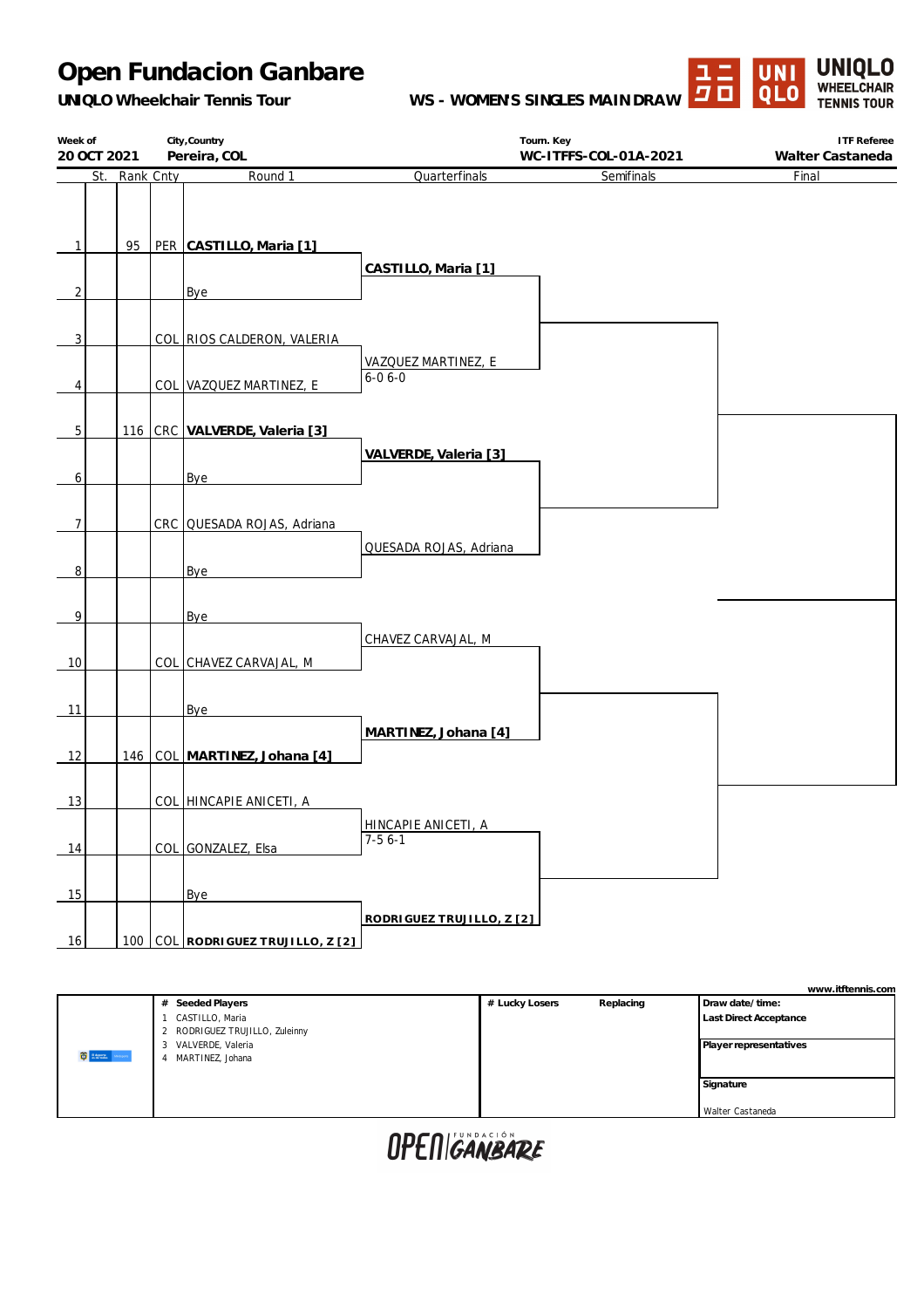*UNIQLO Wheelchair Tennis Tour*

**MD - MEN'S DOUBLES MAINDRAW**



| Week of        |             |           | City, Country                                               |                                           | Tourn. Key            | <b>ITF Referee</b> |
|----------------|-------------|-----------|-------------------------------------------------------------|-------------------------------------------|-----------------------|--------------------|
|                | 20 OCT 2021 |           | Pereira, COL                                                |                                           | WC-ITFFS-COL-01A-2021 | Walter Castaneda   |
|                | St.         | Rank Cnty | Round 1                                                     | Quarterfinals                             | Semifinals            | Final              |
| $\mathbf{1}$   | 54          |           | CHI CATALDO, Alexander [1]<br>CRC GIL, Jose pablo           | CATALDO, Alexander [1]<br>GIL, Jose pablo |                       |                    |
| $\overline{2}$ |             |           | Bye                                                         |                                           |                       |                    |
| 3              |             |           | COL PAEZ, Juan Carlos<br>COL VEGA, Mauricio                 |                                           |                       |                    |
| 4              |             |           | CHI   MARCHIONI, giacomo<br>COL PENA BENAVIDES, J           |                                           |                       |                    |
| 5              | 464         |           | COL DIAZ GOMEZ, J [3]<br>COL SANCHEZ, Manuel                |                                           |                       |                    |
| 6              |             |           | COL HERNANDEZ OQUENDO, David<br>COL YEPES, Mauricio         |                                           |                       |                    |
| $\overline{7}$ |             |           | COL   MARTINEZ, willian<br>COL VARGAS, river                |                                           |                       |                    |
| 8              |             |           | COL MEDINA ORTIZ, A<br>COL ROMERO TAPIERO, David            |                                           |                       |                    |
| 9              |             |           | CRC CHAVES MURILLO, Joshua<br>CRC FONSECA RODRÍGUEZ, E      |                                           |                       |                    |
| 10             |             |           | COL CORTES BERNAL, D<br>COL MAYORGA, Edwin                  |                                           |                       |                    |
| 11             |             |           | CRC ENRIQUEZ, Steven<br>CRC SOLÍS SÁNCHEZ, Fabián           |                                           |                       |                    |
| 12             |             |           | COL OQUENDO BARRIOS, E [4]<br>USA STROUD, Conner            |                                           |                       |                    |
| 13             |             |           | COL LEON, Pedro Julio<br>COL NIEVES, Luigy                  |                                           |                       |                    |
| 14             |             |           | COL ARANGO, Nelson<br>COL MORENO, Albeiro                   |                                           |                       |                    |
| 15             |             |           | COL CASTANO, Diego<br>CRC POCHET FONSECA, Gilberto          |                                           |                       |                    |
| 16             |             |           | 443   PER APAZA, Ysabelino [2]<br>PER BELTRAN PUERTA, Jorge |                                           |                       |                    |

|                      |                            |              |           | www.itftennis.com             |
|----------------------|----------------------------|--------------|-----------|-------------------------------|
|                      | # Seeded Players           | # Alternates | Replacing | Draw date/time:               |
|                      | CATALDO, Alexander         |              |           | <b>Last Direct Acceptance</b> |
|                      | GIL, Jose pablo            |              |           |                               |
|                      | 2 APAZA, Ysabelino         |              |           | Player representatives        |
| <b>C</b> stress when | BELTRAN PUERTA, Jorge      |              |           |                               |
|                      | DIAZ GOMEZ, Juan Sebastian |              |           |                               |
|                      | SANCHEZ, Manuel            |              |           | Signature                     |
|                      | 4 OQUENDO BARRIOS, Eliecer |              |           |                               |
|                      |                            |              |           | Walter Castaneda              |
|                      | STROUD, Conner             |              |           |                               |